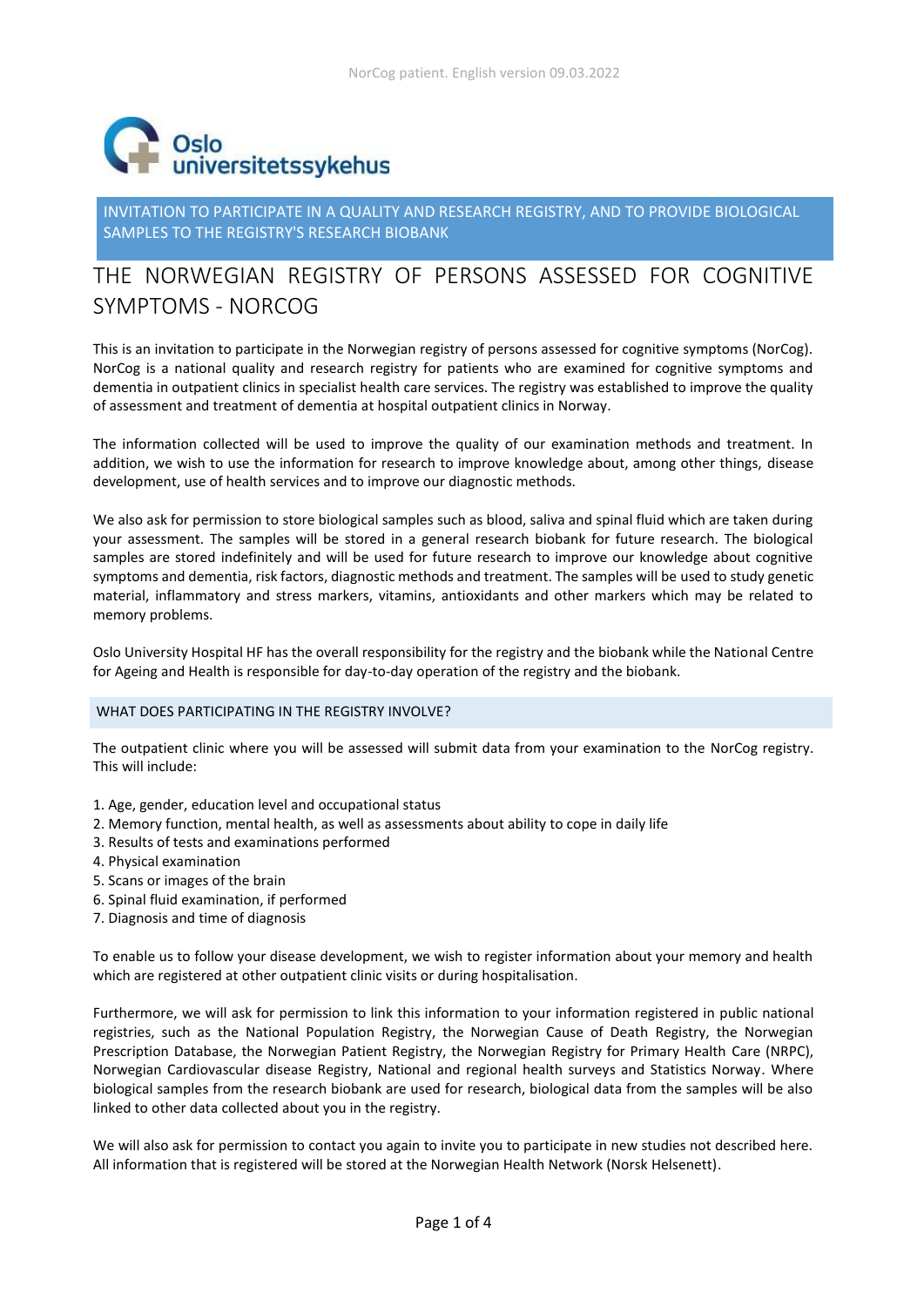The use of data from the registry must be approved by the NorCog steering group consisting of representatives from all health regions in Norway, a user representative and a representative from the National Center for Ageing and Health.

### WHAT ARE THE POTENTIAL ADVANTAGES AND DISADVANTAGES OF TAKING PART?

Participation in the registry does not entail any specific disadvantages to you as a patient. The biological samples stored in the biobank is taken in connection with the routine clinical examination. We follow normal sampling procedures that do not cause any discomfort beyond what is usual with such sampling.

By participating in the registry and the biobank, you ensure that the information obtained to provide a diagnosis and treatment, can also be used to increase the quality of the service and improve our knowledge about the assessment of cognitive symptoms. This may benefit you later, and it may benefit other patients. Participation in the registry, the biobank or research projects that use data from the registry will have no consequences for your assessment or treatment at the outpatient clinic.

# PARTICIPATION IS VOLUNTARY AND IT IS POSSIBLE TO WITHDRAW YOUR CONSENT

It is entirely voluntary to participate in the registry and to provide biological samples to the research biobank. If you wish to participate, please sign the declaration of consent on the last page. You can withdraw your consent at any time without giving any reason. Withdrawing consent will not have consequences for your further treatment.

If you withdraw from the registry and / or the biobank, you can also request that your samples and data in the registry and the biobank are removed, unless the data / sample material has already been used in analyses or used in scientific publications. If you later wish to withdraw or have any questions about the registry, you can contact your doctor at the outpatient clinic or one of the registry's contact persons; coordinator Marit Nåvik tel. 92246004 or project leader Geir Selbæk tel. 95883535.

# WHAT HAPPENS TO THE INFORMATION AND THE STORED BIOLOGICAL SAMPLES?

The information and biological material stored will only be used as described in this information leaflet. All registered participants have the right to access and know what information is registered about them.

You have the right to access the information that is registered about you and the right to have any errors amended. You can request a copy of your personal data. You also have the right to know about the security of the systems used when processing and storing your information. Information about research results from biological samples will not be returned to you. All information collected is treated confidentially, and staff who work with information from the registry have a duty of confidentiality. Data in NorCog is stored on a secure server in the Norwegian Health Network (Norsk Helsenett). Only the registry data management staff, have access to all data. It will not be possible to identify you in the results of the studies which are published.

Research projects which use data from the registry will be approved by the Regional Ethics Committee or by the Data Protection Officer (Personvernombud). You can find information about research projects that use data from the registry on the registry website at [www.norkog.no.](http://www.norkog.no/) On the website you will also find information about how to withdraw from research projects. If a research project is initiated where more data needs to be collected other than what is described here, you will be contacted again for new consent.

The information and biological samples will be stored in the registry for as long as it is necessary to achieve the goal of the registry and the biobank.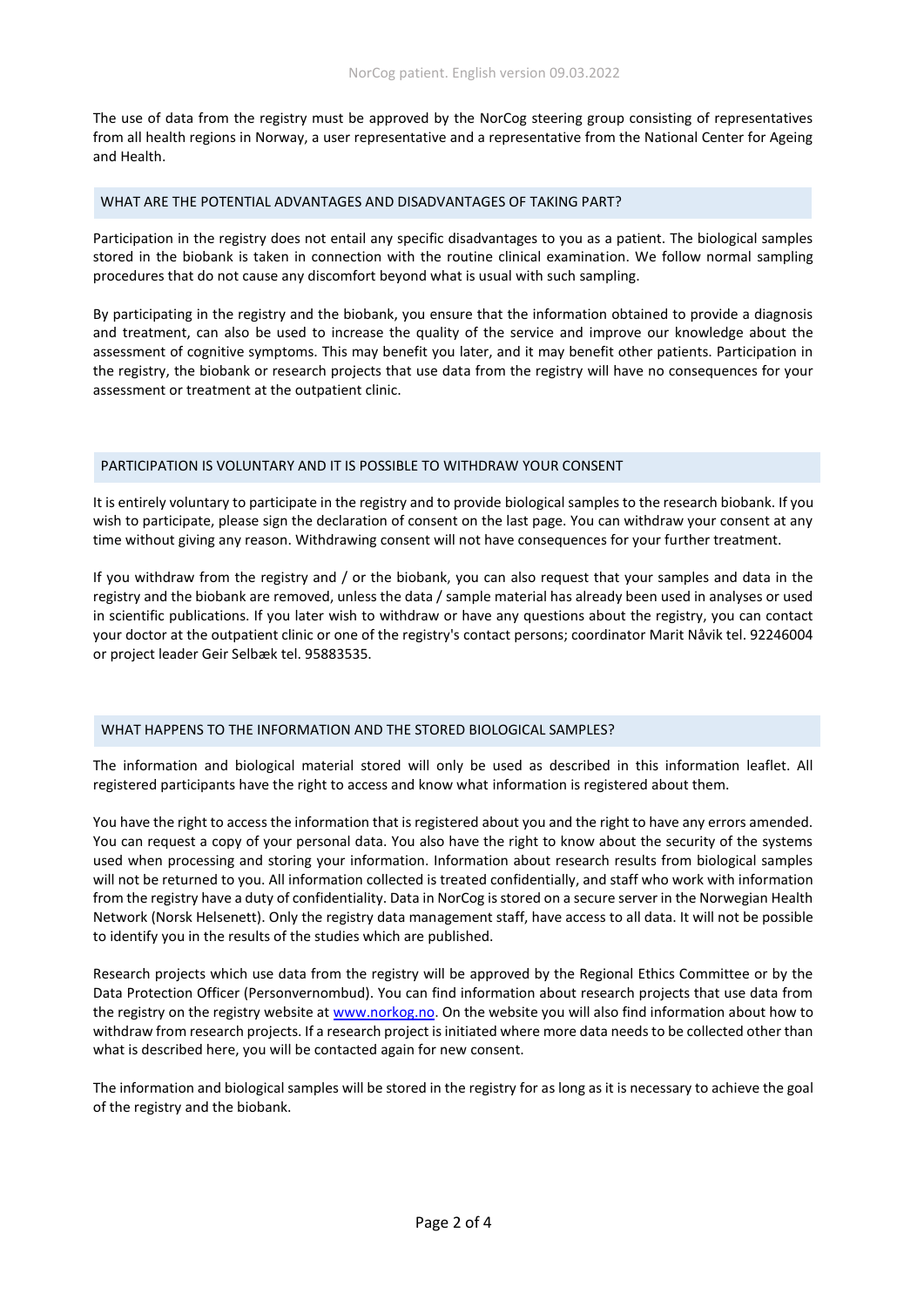#### SHARING OF DATA AND TRANSFER OF DATA OUTSIDE NORWAY

By participating in the registry, you agree that information and biological samples may be transferred to collaborators in Norway or outside Norway as a part of a research collaboration, for analysis and publication.

Samples from the research biobank, scans or EEG may be sent abroad for special analyses. After analysis, the samples are returned to the registry. In specific projects, it may be relevant that deidentified data to be analysed in collaboration with international research groups. These may be countries where the laws that do not comply with European privacy laws. The project leader will ensure that your information is handled in a secure manner.

By contacting the National Centre for Ageing and Health, you will get an overview of which authorities process your information. At www.norkog.no you will also find an overview of which authorities are responsible for the individual research projects.

#### FUNDING

The registry is funded from South-Eastern Norway Regional Health Authority and the National Centre for Ageing and Health.

#### APPROVALS

The registry has previously been granted a licence by the Norwegian Data Protection Authority. According to the new Personal Data Act, the person responsible for processing at Oslo University Hospital is project leader/research director at National Centre for Ageing and Health, Geir Selbæk who has an independent responsibility to ensure that your data is processed legally. This project follows the legal basis in the EU Privacy Regulation Articles 6a and 9a and processes the information about you based on your consent.

You have the right to complain about the processing of your information to the Data Protection Authority.

# CONTACT DETAILS

If you have questions about the registry, you can contact the registry coordinator Marit Nåvik tel. (+ 47) 92246004. Email: [naam@sthf.no.](mailto:naam@sthf.no)

You can contact the Data Protection Officer (Personvernombud) at Oslo University Hospital by phone (+ 47) 915 02 770 or E-mail: personvern@ous-hf.no if you have questions about the processing of your personal information in the registry.

Project leader and responsible official for the biobank: Geir Selbæk, tel. 95883535. Email: [geir.selbaek@aldringoghelse.no.](mailto:geir.selbaek@aldringoghelse.no)

Future updates to consent forms will be available on the registry's website [www.norkog.no.](http://www.norkog.no/)